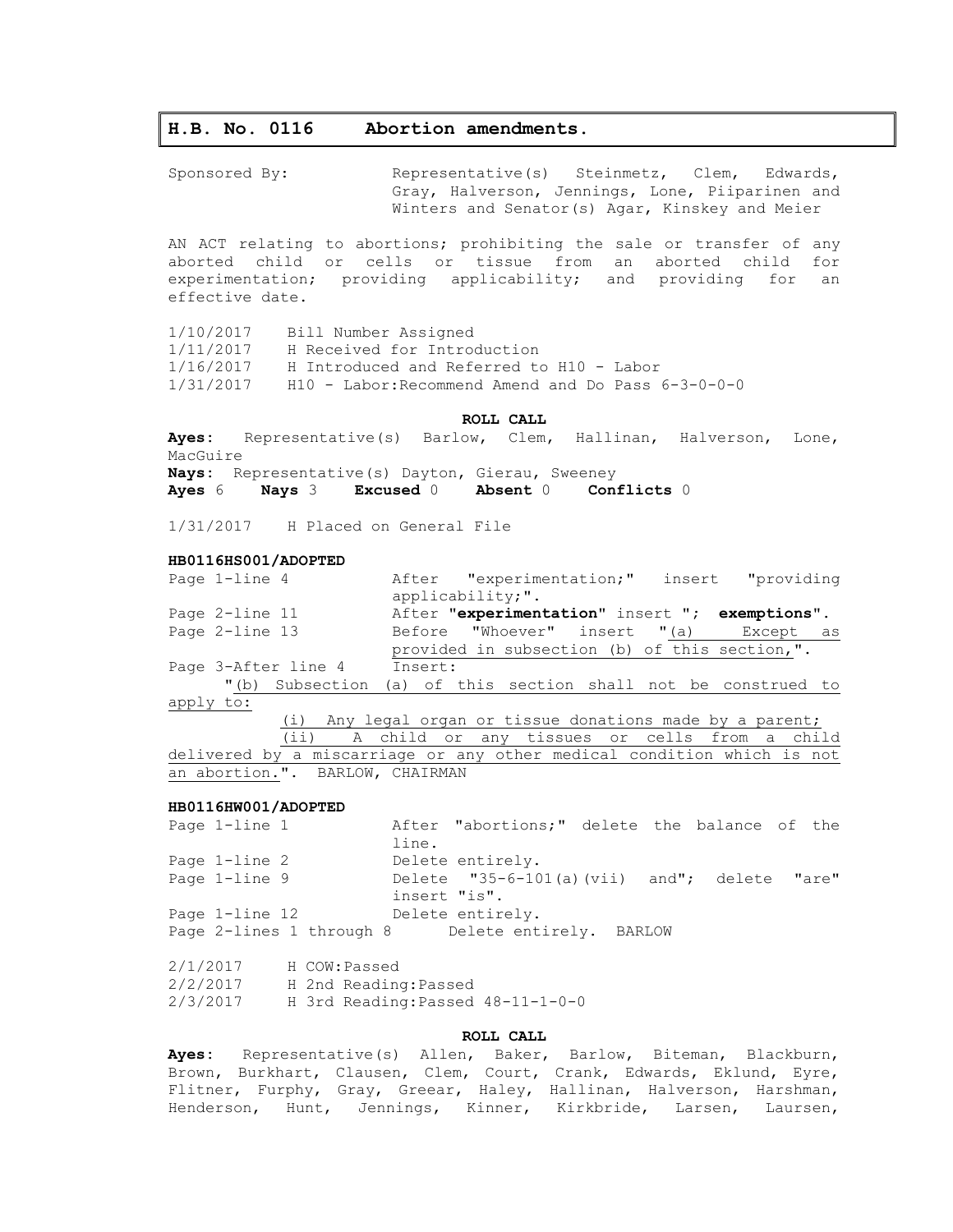Lindholm, Loucks, MacGuire, Madden, McKim, Miller, Nicholas, Northrup, Obermueller, Olsen, Paxton, Piiparinen, Pownall, Salazar, Sommers, Steinmetz, Wilson, Winters, Zwonitzer **Nays:** Representative(s) Blake, Bovee, Byrd, Connolly, Dayton, Freeman, Gierau, Pelkey, Schwartz, Sweeney, Walters **Excused:** Representative Lone

**Ayes** 48 **Nays** 11 **Excused** 1 **Absent** 0 **Conflicts** 0

2/6/2017 S Received for Introduction 2/6/2017 S Introduced and Referred to S05 - Agriculture 2/10/2017 S05 - Agriculture:Recommend Do Pass 4-1-0-0-0

#### **ROLL CALL**

**Ayes:** Senator(s) Barnard, Hicks, Meier, Moniz **Nays:** Senator Emerich

**Ayes** 4 **Nays** 1 **Excused** 0 **Absent** 0 **Conflicts** 0

2/10/2017 S Placed on General File 2/23/2017 S COW:Passed 2/24/2017 S 2nd Reading:Passed 2/27/2017 S 3rd Reading:Laid Back

# **HB0116S3001/ADOPTED (TO ENGROSSED COPY)**

| Page 3-line 2                                                          |  | Delete "child delivered by a"; after                |  |  |  |  |     |  |  |
|------------------------------------------------------------------------|--|-----------------------------------------------------|--|--|--|--|-----|--|--|
|                                                                        |  | "miscarriage" insert "or produced by                |  |  |  |  | any |  |  |
|                                                                        |  | medical procedure following a miscarriage,".        |  |  |  |  |     |  |  |
| Page 3-after line 3 Insert:                                            |  |                                                     |  |  |  |  |     |  |  |
| "(iii) The use or transfer of tissue or cells from an                  |  |                                                     |  |  |  |  |     |  |  |
| aborted child, embryo or fetus for medical examination and testing to: |  |                                                     |  |  |  |  |     |  |  |
|                                                                        |  | (A) Identify, confirm or deny any medical condition |  |  |  |  |     |  |  |
| which lead to or influenced the decision to terminate the pregnancy;   |  |                                                     |  |  |  |  |     |  |  |
|                                                                        |  | (B) Obtain information relating to future medical   |  |  |  |  |     |  |  |
| treatment or counseling of parents, siblings or other blood relatives  |  |                                                     |  |  |  |  |     |  |  |
| of the aborted child, embryo or fetus; or                              |  |                                                     |  |  |  |  |     |  |  |
|                                                                        |  | (C) Comply with hospital quality control            |  |  |  |  |     |  |  |
| regulations.". SCOTT, MEIER, NETHERCOTT                                |  |                                                     |  |  |  |  |     |  |  |

2/28/2017 S 3rd Reading:Passed 20-10-0-0-0

# **ROLL CALL**

**Ayes:** Senator(s) Agar, Anderson, Baldwin, Barnard, Bebout, Boner, Bouchard, Christensen, Dockstader, Driskill, Ellis, Hicks, Kinskey, Landen, Meier, Moniz, Nethercott, Perkins, Peterson, Wasserburger **Nays:** Senator(s) Anselmi-Dalton, Burns, Case, Coe, Emerich, Hastert, Pappas, Rothfuss, Scott, Von Flatern

**Ayes** 20 **Nays** 10 **Excused** 0 **Absent** 0 **Conflicts** 0

3/1/2017 H Received for Concurrence 3/1/2017 H Concur:Passed 48-12-0-0-0

### **ROLL CALL**

**Ayes:** Representative(s) Allen, Baker, Barlow, Biteman, Blackburn, Brown, Burkhart, Clausen, Clem, Court, Crank, Edwards, Eklund, Eyre, Flitner, Furphy, Gray, Greear, Haley, Hallinan, Halverson, Harshman, Henderson, Hunt, Jennings, Kinner, Kirkbride, Larsen, Laursen, Lindholm, Lone, Loucks, MacGuire, Madden, McKim, Miller, Northrup, Obermueller, Olsen, Paxton, Piiparinen, Pownall, Salazar, Sommers,